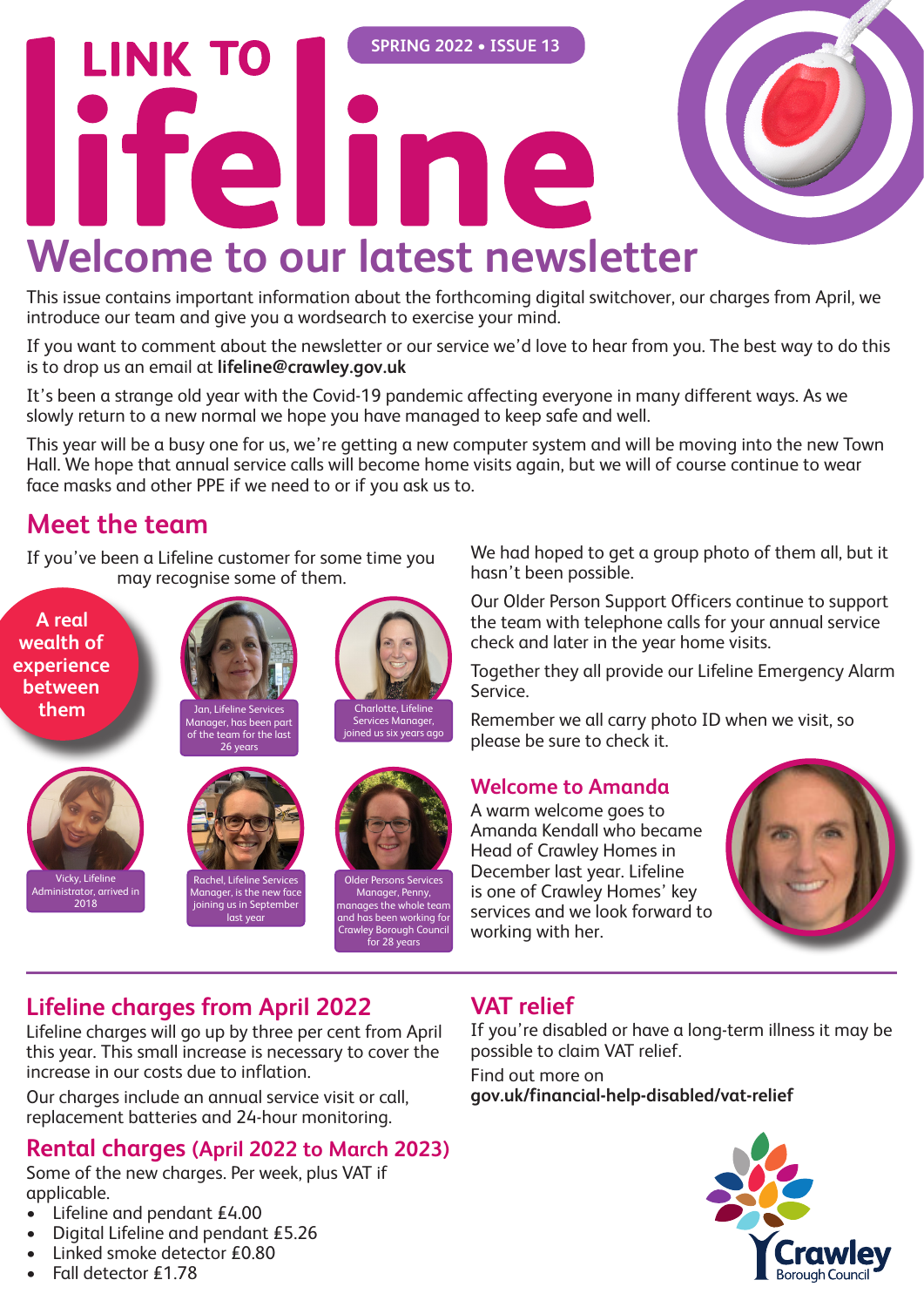# **Digital switchover**

## Change is coming… something new is on the horizon

The whole country's phone network is being upgraded. Slowly but surely phone lines are changing from analogue to digital. By the end of 2025 they will all be digital.

Out goes the phone socket (the white box on the wall we're used to plugging our landline phones into) and in comes an internet router.

**Internet needed**

#### **No phone socket on the wall**

#### **What does this mean for your Lifeline?**

If your Lifeline plugs into the phone socket it is using an analogue phone line. Once the telephone network to your home is upgraded to digital, your Lifeline will not work if plugged into the

phone socket, it will need to connect to an internet router for it to work.

You will then need to have working internet at your home for your Lifeline to work.

#### **Tell us**

The upgrade will change the way your Lifeline communicates with our Care Centre so it is important that you contact us when you hear that your upgrade is due so we can test the alarm and update our records.

**Tell us when you are going to change** 

#### **Power failure**

There is an important difference between the old and the new you need to know about.

Once you have gone digital, if there is a power cut or your electricity is off, it is likely your Lifeline will not work.

The old analogue lines used to have a small power back up that meant your Lifeline could dial out for up to 40 hours without power in your home, but for many internet routers when they lose power the new digital line does not work.

**Find out more about the switchover at openreach.com/phone**

## **Digital Lifeline – an alternative option**

Digital Lifelines do not use a phone line to contact our Care Centre. Instead, they use a SIM card (a microchip which connects a device to a mobile phone network).

### **The benefits of a Digital Lifeline**

- Alerts from a Digital Lifeline are received by the Care Centre much quicker than an analogue lifeline
- A Digital Lifeline with a roaming SIM can connect to any mobile signal, to help keep you connected
- No matter how many alerts are sent, all charges are covered within the weekly Digital Lifeline charge
- A Digital Lifeline does not need to be plugged into a phone socket or router
- A Digital Lifeline requires only a standard power socket, meaning it can be plugged in closer to you, making it easier to talk to the Care Centre
- In a power cut the Digital Lifeline has a battery backup of 24 hours if no call is made
- To find out more about upgrading your Lifeline to a Digital Lifeline please call **01293 438468** or email **lifeline@crawley.gov.uk**

Change can be daunting but we will work with you to avoid disruption and make the digital switchover as seamless as possible.

**Please contact us if you are an existing Lifeline customer and your telephone provider (BT, Virgin, Sky, Talk Talk, etc.) gets in touch with you about upgrading your network connection from analogue to digital. We can then make sure your Lifeline will work on the digital connection. Call 01293 438468 or email lifeline@crawley.gov.uk**

•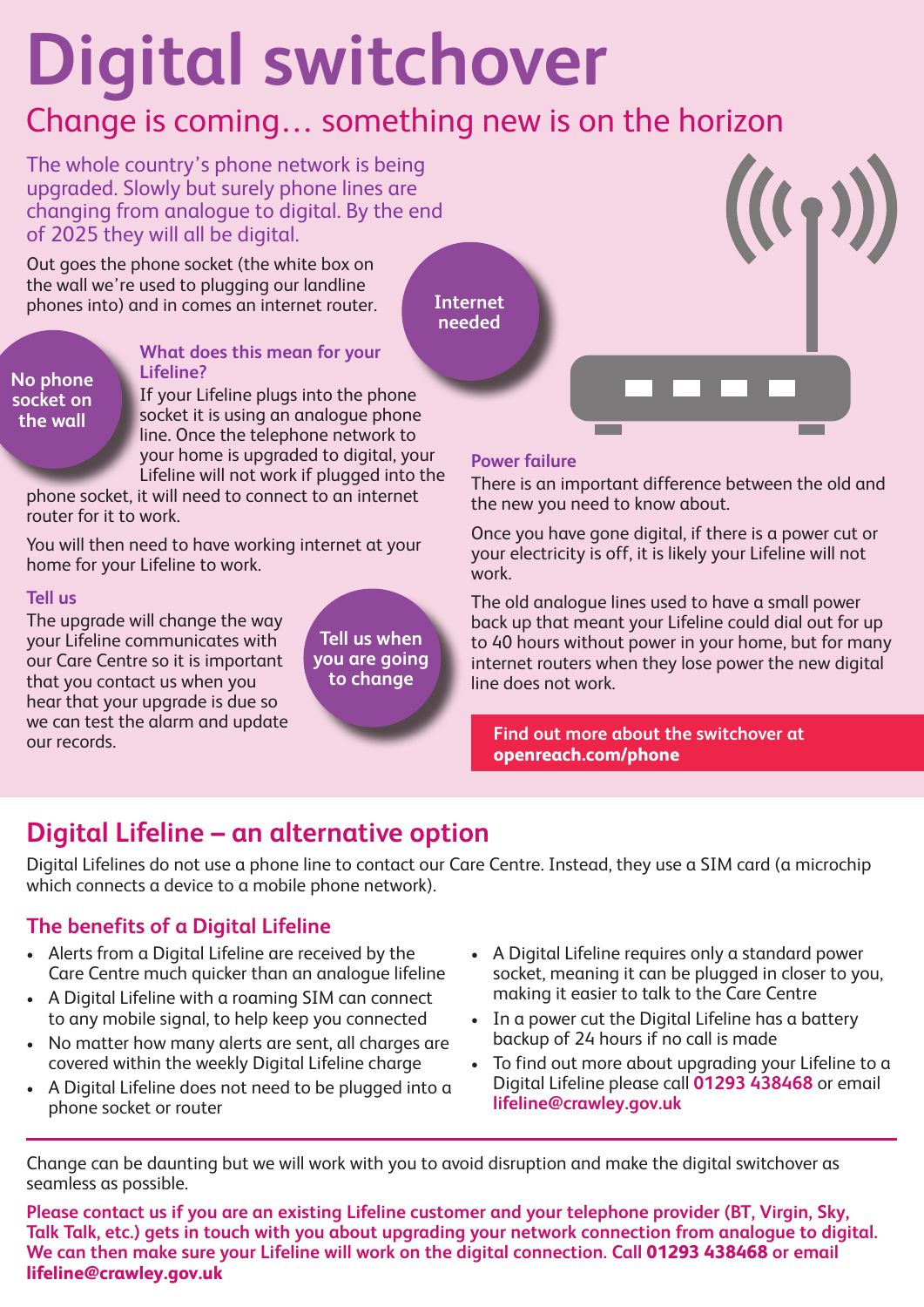# **Living safe and well**

Every new Lifeline customer gets offered a Safe and Well Visit, but existing customers can request one too.



West Sussex Fire & Rescue Service

## **Free fire safety advice**

## **Keeping you safe**

A Safe and Well Visit is a free service carried out by Community Fire Safety Officers from West Sussex Fire and Rescue Service (WSF&R).

They'll arrange to visit you at home. They'll come and have a look around with you and offer advice on how to make it safer and if necessary fit smoke alarms and talk to you about a linked smoke detector.

You might not have realised that plugging an electric heater in could be dangerous. Could you trip over the electrical cable, is the socket overloaded, could it cause a curtain or cover to catch fire? If the worst happened and there was a fire could you easily get out of your home? These are just some of the things they can talk to you about and give you expert advice on fire safety.

# **Linked smoked detectors**

These smoke detectors link wirelessly to the Lifeline and, if activated, the Care Centre will be contacted automatically.

If a fire breaks out, the radio-linked smoke detector contacts the Care Centre through the Lifeline in your home. They will call you through the Lifeline to make sure it's not a false alarm or you've only burnt the toast, before calling the emergency services.

# **Sometimes it's good to push buttons**

In your home, there are at least two things with buttons that need testing regularly.

#### **Smoke alarms**

These need testing at least once a month, better still once a week. Just push the button or get someone else to do it for you.

### **Lifeline pendants**

Every pendant needs testing every month. Just press the red button on the pendant you wear round your neck or on your wrist.

When they answer just tell the operator you are testing your pendant. Don't feel you are putting them out, they like to hear from you as they can tell if your pendant might need replacing.

If your pendant needs replacing the Care Centre will let us know and we will give you a replacement free of charge.

Visits are tailored to your needs and normally last between 30-45 minutes. The fire service personnel who visit always carry identification.

Find out more at **www.westsussex.gov.uk/safeandwell**

You can ask for a visit by email: **safeandwell@westsussex.gov.uk** or telephone: **0345 8729 719** or ask us to refer you.

### **Tell your friends**

You don't need to be a Lifeline customer to ask for a Safe and Well Visit, but you do need to be eligible. You need to live in West Sussex and may be eligible if you:

- Have reduced mobility regardless of age
- Are elderly or frail
- Are a lone adult or parent with young children
- Are unable to hear a standard smoke alarm
- Use oxygen at home.

The battery in your pendant

bit like a car battery.

keep it in good working order, a



This can reduce the time between a fire starting and the 999 call, so help can be on the way quicker.

These could be fitted by WSF&R if

you have a Safe and Well Visit. There is a small weekly charge as we need to cover our costs to provide them and this will be charged by invoice with your Lifeline rental charge.



Between 1 October 2021 and 4 January 2022, more than 100 customers had not tested their pendants. We have written to them and also contacted 28 family members.

Don't join this group of customers who may only find out the Lifeline is not working when they need it to.